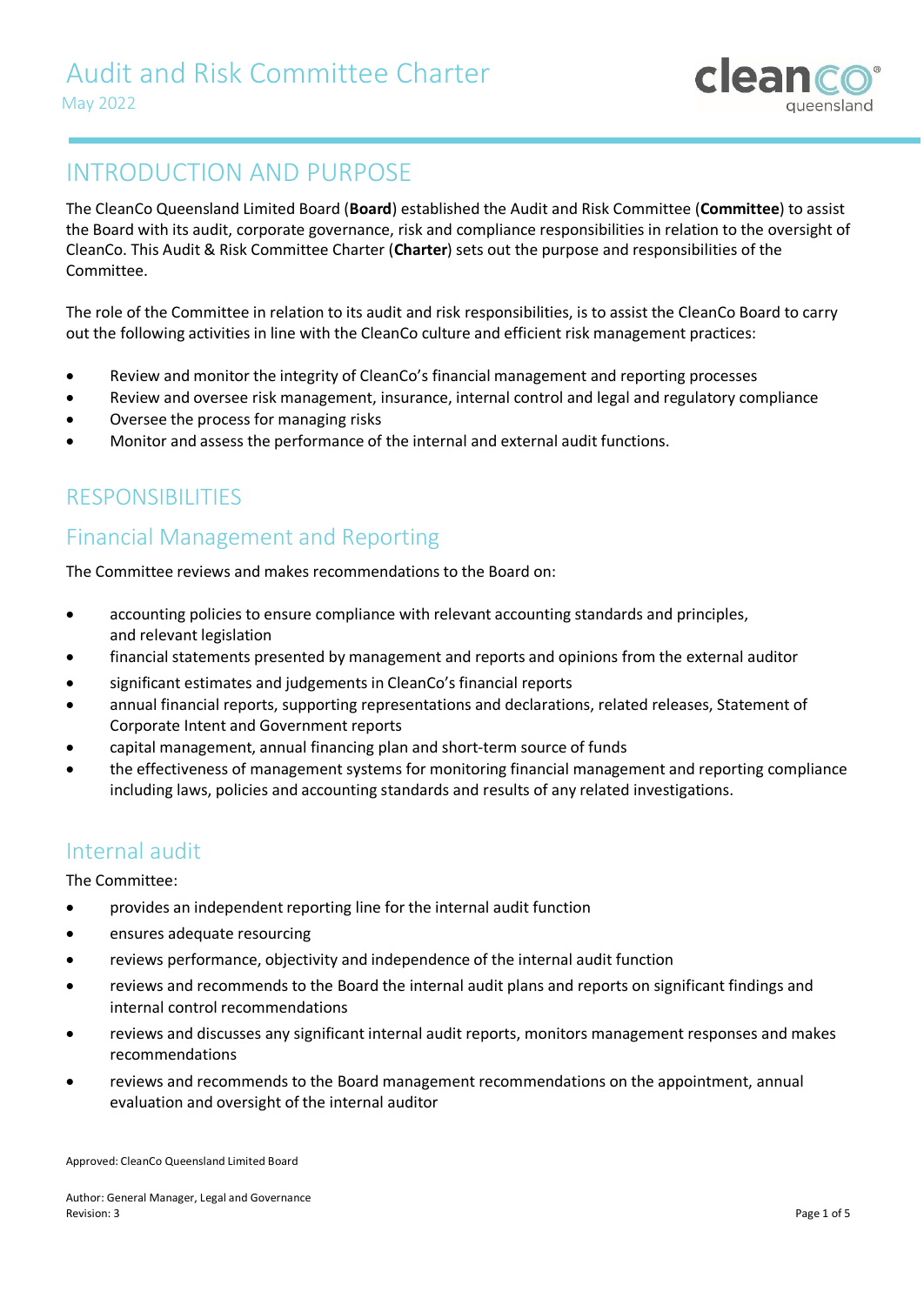

- provides assurance to the Board on independence, fitness and propriety, and qualifications of the internal auditor
- regularly meets with internal auditor without management present.

#### External auditors

In relation to external audit, the Committee:

- considers the external audit plan, the auditor's fee and the interaction with the internal audit function
- reviews and confirms the independence of the external audit provider
- reviews audit findings, monitors management responses and ensures effectiveness of the external auditor
- reviews effectiveness of the annual audit including interaction with the internal auditor
- meets with the external auditor without management present as needed.

## RISK

## Risk Management

The role of the Committee includes overseeing the effective operation of CleanCo's risk management framework. This includes monitoring, conducting reviews and making recommendations to the CleanCo Board in relation to:

- the adequacy of CleanCo's risk management framework, including its systems and processes for risk management and internal control
- CleanCo's strategic risks, including the effective operation of risk mitigation strategies
- the management of CleanCo's new and emerging risks
- impact of CleanCo's culture on risk management and internal controls
- the strategic risk profile and risk appetite for approval by the Board
- considering the Enterprise Risk Management Framework including monitoring effectiveness and recommending any changes
- performance against the Enterprise Risk Management Framework, while ensuring that CleanCo operates within the risk appetite set by the Board
- development and implementation of appropriate risk management policies, plans and procedures for CleanCo
- management reports concerning "lessons learned", in order to monitor the risk exposures and risk events
- make recommendations and provide advice and guidance to the Board on the Business Continuity Plan (BCP).

## Legal and Compliance

The Committee reviews and makes recommendations to the Board on:

- effectiveness of CleanCo's legal and compliance approach for identifying, monitoring, assessing and managing compliance with relevant laws, regulations and associated government policies
- material breaches of compliance requirements
- outcomes of any investigations, including whistleblower reports and CleanCo's compliance with its legal and regulatory obligations.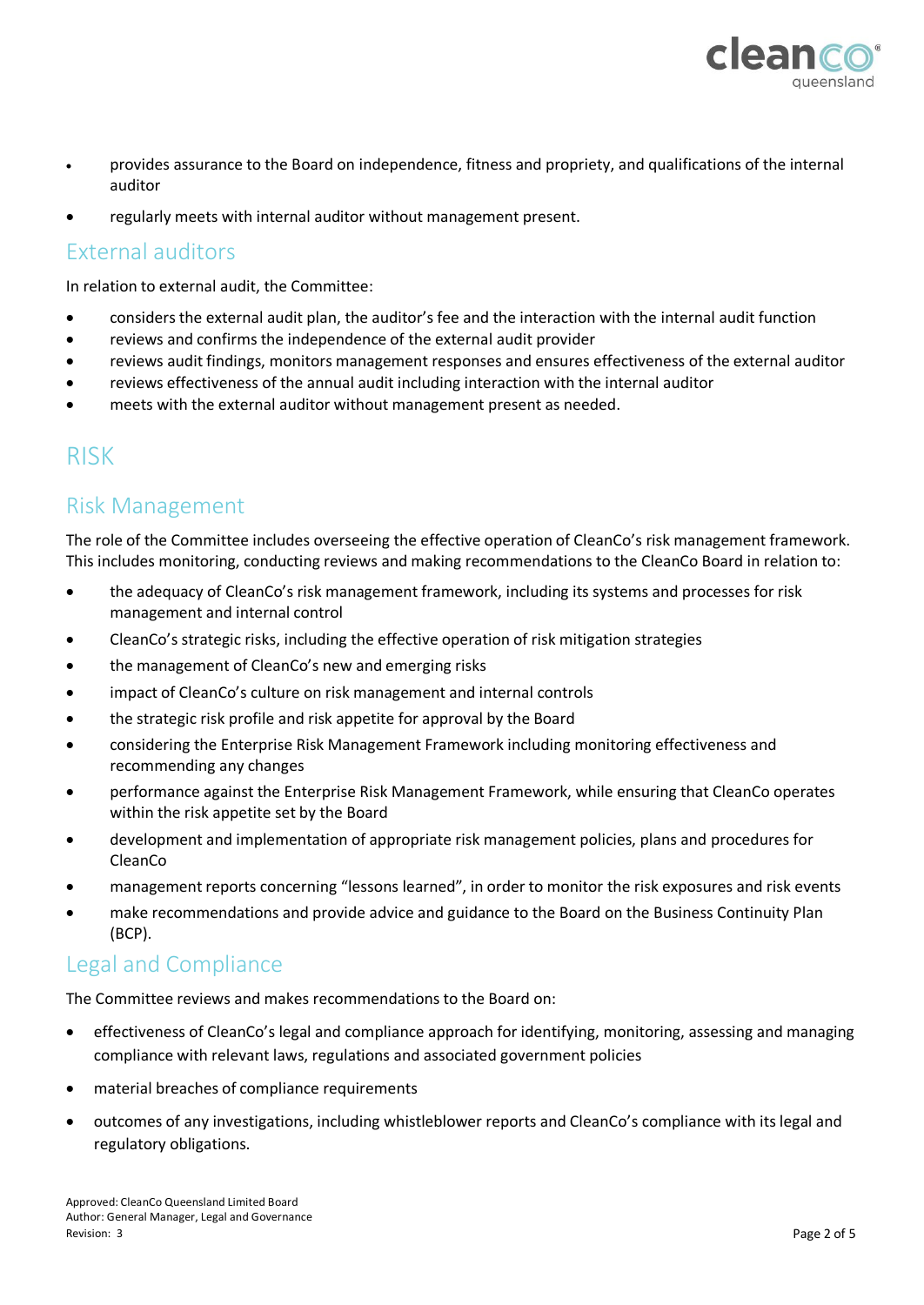

#### **Insurance**

The Committee reviews and makes recommendations to the Board on:

- CleanCo's insurance strategy, having regard to the business and insurable risks associated with its business and in line with the risk management framework
- the annual review of insurance covers including premiums and deductibles
- key milestone progress on insurance claims.

## Committee governance

#### Membership

The membership of the Committee will be comprised of the Board Chair, the Committee Chair and at least one other Board member. The Board Chair will nominate Committee members who are financially literate, including a member with appropriate experience and qualifications to Chair the Committee.

#### Quorum

Two Committee members are required to be present to constitute a quorum for committee meetings.

#### Committee Secretary

The Company Secretary will be appointed to facilitate the Committees' meetings and reporting duties and will be responsible for:

- the preparation and circulation of meeting agendas and supporting information
- minuting Committee proceedings in consultation with the Committee Chair
- recording any action items arising from the meeting
- general administrative coordination of the Committee's activities.

#### Committee Authority

The Committee has no delegated authority from the Board but may be authorised by the CleanCo Board to:

- investigate any matter within its area of responsibilities
- obtain any information that it requires from any CleanCo director, officer or employee in order to discharge its responsibilities following agreed communications protocols
- have direct access to any director, officer, employee of the Company and seek any information that it requires in order to discharge its responsibilities
- the Committee Chair is authorised, with prior approval of the Chair of the CleanCo Board to obtain independent external professional advice at CleanCo's expense and to secure the attendance of external parties with relevant experience and expertise if it considers it necessary
- make any other recommendations to the Board for approval.

## Meetings

The Committee will, in order to discharge its roles and responsibilities:

meet at least [four (4)] times per year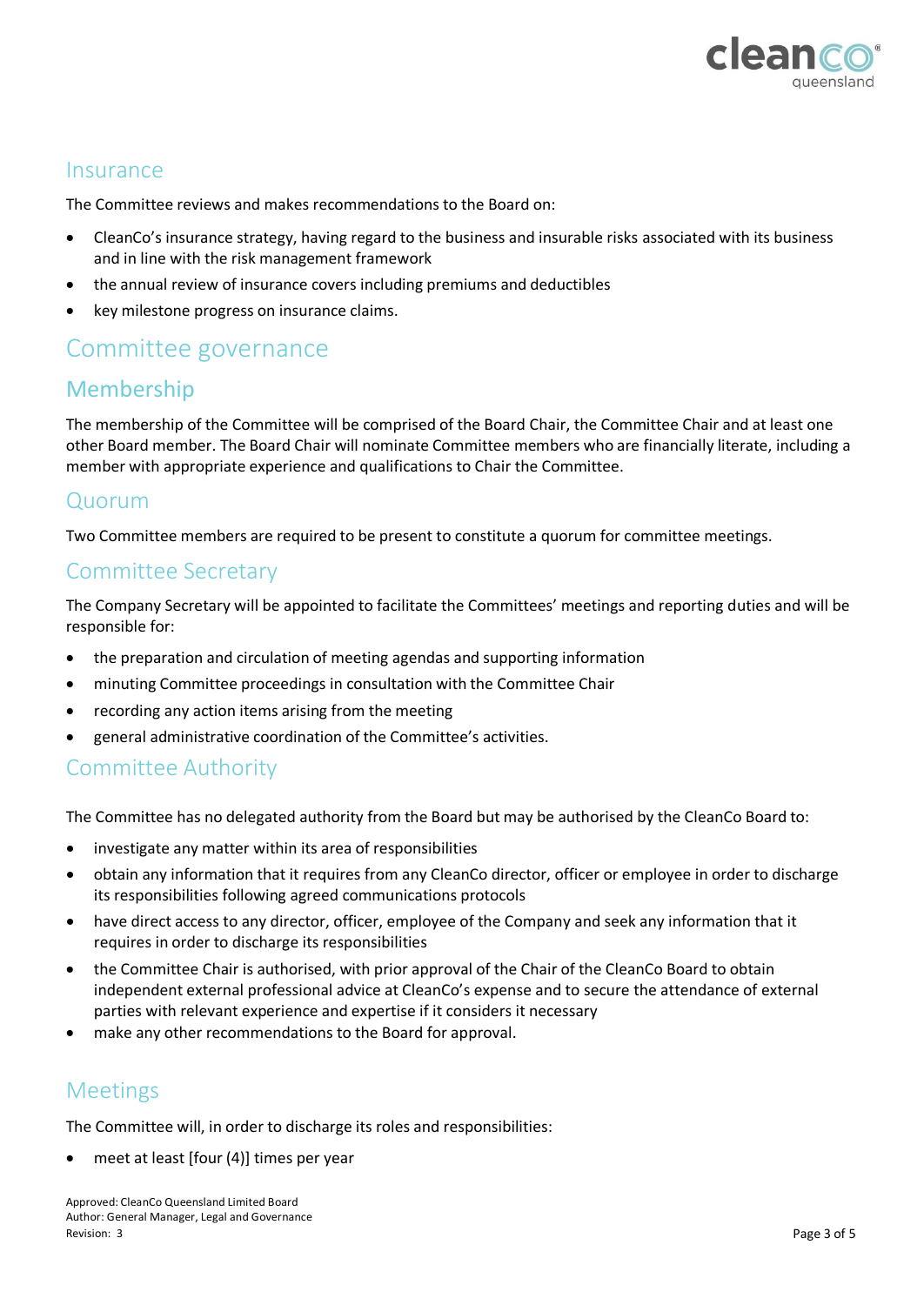

- hold additional meetings as the Committee Chair sees appropriate
- the Committee Chair must call a meeting if requested to do so by the Board to consider a matter
- an annual meeting schedule for regular Committee meetings is to be approved in advance by the Committee
- to the extent not specifically set out in this Charter, the rules and procedures adopted by the CleanCo Board in respect of Board meetings, outlined in the Board Charter, will be adopted for Committee meetings.

## Agendas

The Committee Chair will agree the agenda after consultation with the appropriate parties.

The Committee Chair and Company Secretary are responsible for finalising each meeting agenda. Agendas and papers should be distributed to all Committee Members at least five working days prior to a meeting.

### Minutes & Report

The Company Secretary is responsible for keeping the minutes of the meeting.

Minutes (or draft minutes if not yet confirmed) of Committee meetings will be submitted to the next meeting of the Board and the Committee Chair will provide a summary report to the Board including key findings and recommendations.

#### Attendees at Committee Meetings

Any CleanCo Director that is not already a Committee member, may attend a Committee meeting.

The Chief Executive Officer, the Chief Financial Officer and the Company Secretary allattend Committee meetings.

Representatives from CleanCo's external and internal auditors are invited to attend Committee meetings.

CleanCo staff may be required to attend Committee meetings (in whole or in part) on a regular basis or from time to time.

## Interaction with other Board committees

The Chair of the Audit and Risk Committee will meet with the Board Chair and other standing committees of the Board (as appropriate) to consider and share key information identified by those committees and where appropriate, reporting to the Board for consideration.

## Performance Review

The Committee Chair will submit an annual report to the Board in respect to Committee activities for the past year, together with any recommendations for improving Committee performance, including any recommended changes in respect of this Charter.

The Committee will participate in any evaluation of Board or Committee performance, as required by the Board.

## Charter Review

This Charter, and any amendments or replacement, may only be approved by the CleanCo Board.